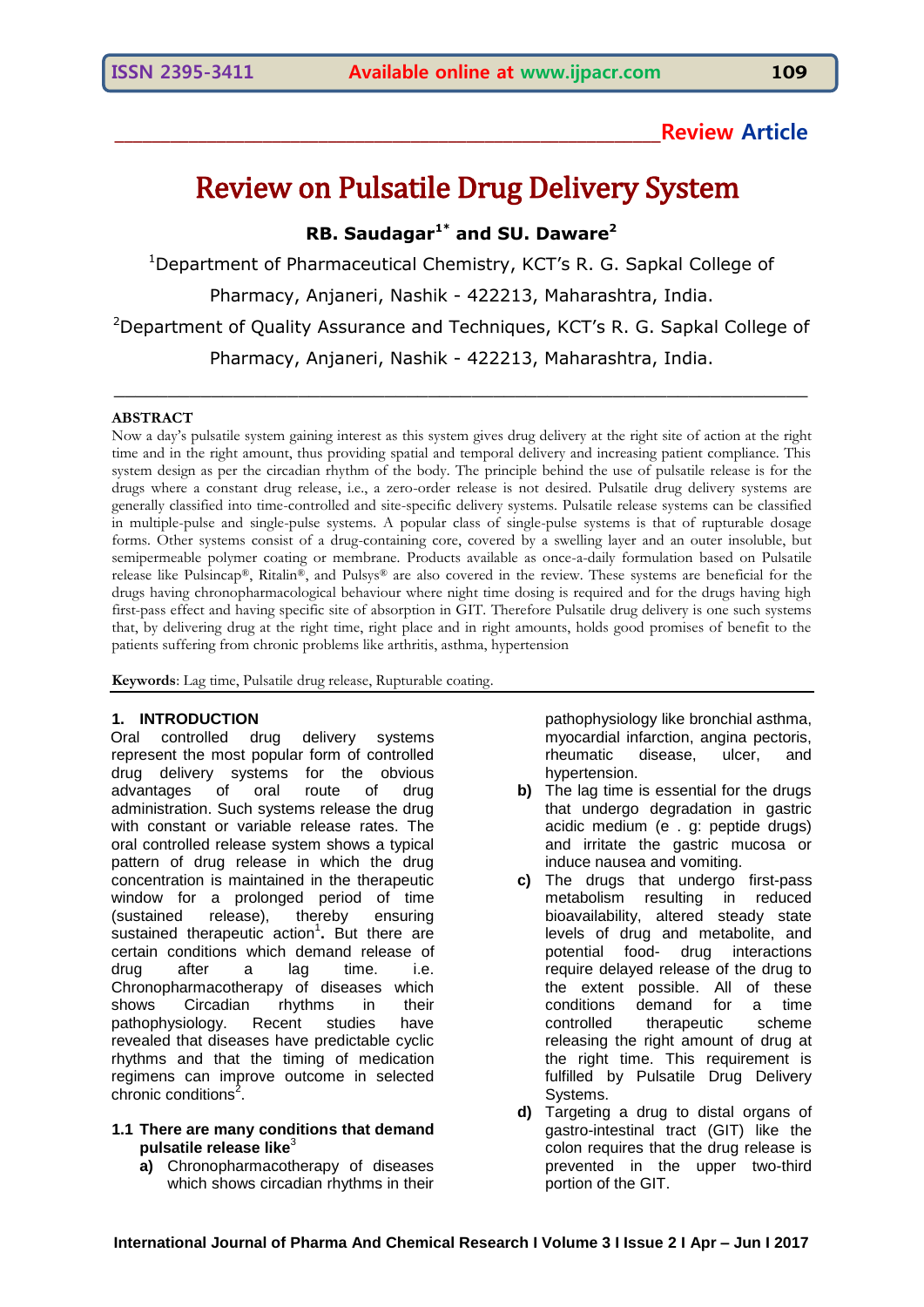- **e)** Many body functions that follow circadian rhythm. e. g: Secretion of hormones, acid secretion in stomach, gastric emptying, and gastrointestinal blood transfusion.
- **f)** Drugs that produce biological tolerance demand for a system that will prevent their continuous presence at the biophase as this tends to reduce their therapeutic effect.

# **CLASSIFICATION OF PULSATILE SYSTEMS**



# **Fig. 1: Drug release profiles from pulsatile drug delivery system a = release of drug as a "pulse" after a lag time, b = delivering**

Pulsatile systems can be classified into singleand multiple-unit systems. Single-unit systems are formulated either as capsule-based or osmosis-based systems. Single unit systems are designed by coating the system either with eroding/soluble or rupturable coating. In multiple unit systems, however, the pulsatile release is induced by changing membrane permeability or by coating with a rupturable membrane.

#### **2.1 Single unit pulsatile systems**

These are sub-classified as capsule-based systems, osmotic systems, delivery systems with soluble or erodible membranes, and delivery systems with rupturable coating.

#### **2.2 Capsule based systems**

Single-unit systems are mostly developed in capsule form. The lag time is controlled by a plug, which gets pushed away by swelling or erosion, and the drug is released as a "Pulse" from the insoluble capsule body. Pulsincap® was developed by R. P. Scherer International Corporation, Michigan, US, and is one such system that comprises of a water-insoluble capsule enclosing the drug reservoir. A

swellable hydrogel plug was used to seal the drug contents into the capsule body<sup>4</sup>. When this capsule came in contact with the dissolution fluid, it swelled; and after a lag time, the plug pushed itself outside the capsule and rapidly released the drug. Polymers used for designing of the hydro gel plug were various viscosity grades of hydroxyl propyl methyl cellulose, poly methyl methacrylates, poly vinyl acetate and poly ethylene oxide. The length of the plug and its point of insertion into the capsule controlled the lag time. Pulsincap® was studied in human volunteers and was reported to be well tolerated $5-7$ . A low-volume diagnostic test kit was marketed in 1997 under the trade name of "Sprintsalmonella" by Oxoid Ltd., Basingstoke, U.K. Steven *et al.* developed a Pulsincap® system with erodible compressed table<sup>8</sup>. As the swelling hydrogel polymer plug replaced the erodible tablet, the dependence of the dimensional accuracy between the plug and the capsule for the pulling mechanism of the plug from the capsule was also overcome (fig. 2). Ross *et al.* used low substituted hydroxypropylcellulose for the expulsion system for the release of propranolol over a time period of 2-10 h. This could be controlled using compressed erodible tablets made of lactose and HPMC<sup>9</sup>. Krogel and Bodmeier<sup>10</sup> studied the release of chlorpheniramine utilizing the erodible plugs fitted in the capsules. Altering the composition and the weight of the erodible plug could control release of drug. Stevens *et al.*  designed a hydrophilic sandwich capsule that was based on a system where a capsule was enclosed within a capsule and the space in between was a gel barrier layer composed of HPMC. When the outer capsule dissolved, the delay in the second pulse was provided by the barrier gel layer<sup>11</sup>. Soutar et al. studied the delivery of 500 mg paracetamol with a gastroresistant hydrophilic sandwich capsule targeted to Ileocaecal junction / proximal colon. Analysis of salivary samples gave a mean T<sub>max</sub> of 7.9 h (SD±0.96)<sup>12</sup>.



**Fig. 2: Design of Pulsincap**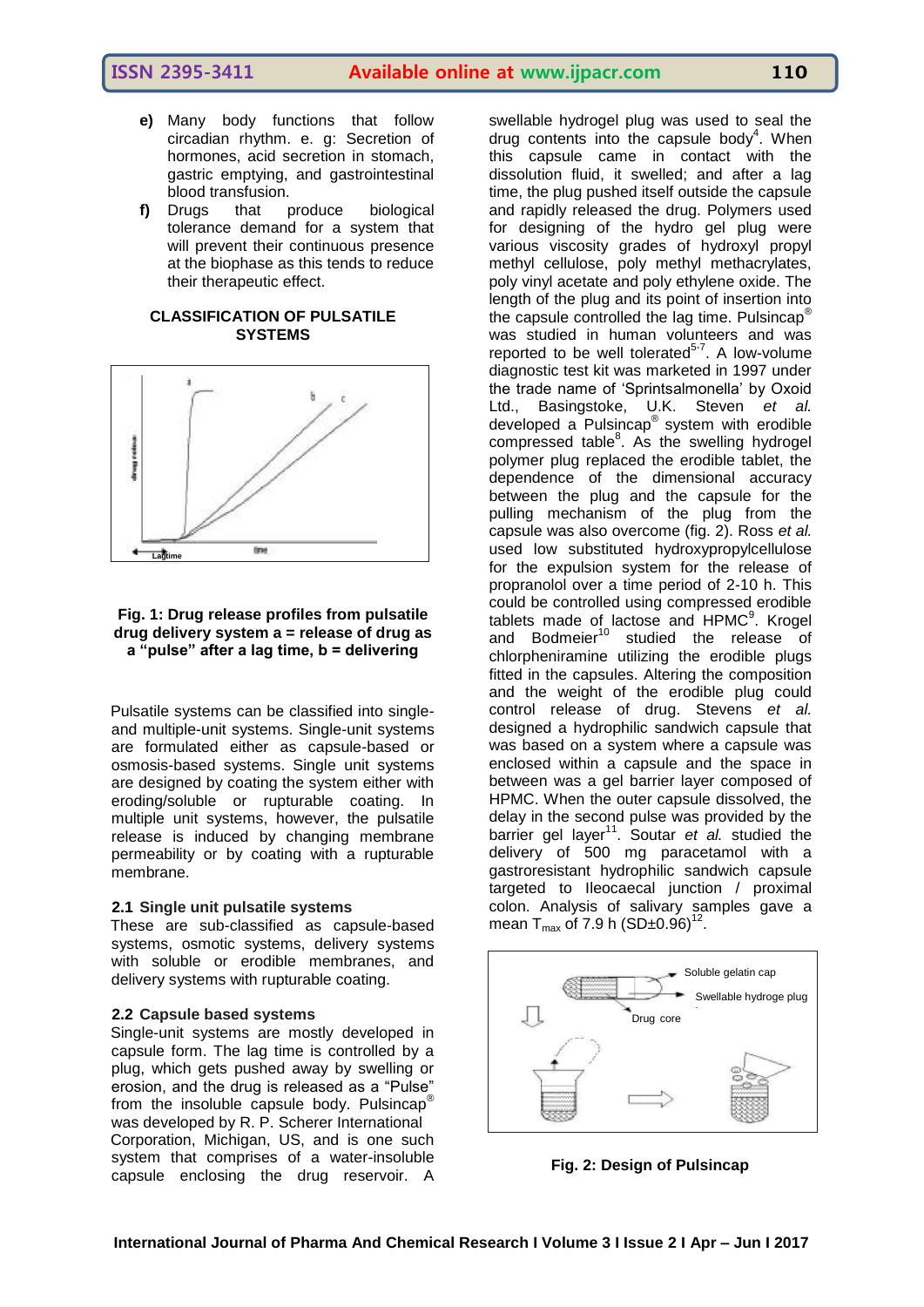

**Fig. 3: Plan of Port system**

# **2.3 Systems based on osmosis**

The Port® system was developed by Therapeutic system research laboratory Ann Arbor, Michigan, USA, and consists of a capsule coated with a semipermeable membrane. Inside the capsule was an insoluble plug consisting of osmotically active agent and the drug formulation<sup>13</sup>. When this capsule came in contact with the dissolution fluid, the semipermeable membrane allowed the entry of water, which caused the pressure to develop and the insoluble plug expelled after a lag time (fig. 3).

Such a system was utilized to deliver methylphenidate used in the treatment of attention deficit hyperactivity disorder as the pulsatile port system. This system avoided second time dosing, which was beneficial for school children during daytime.

Linkwitz *et al.* invented an osmotic drug (single-unit) delivery capsule from which the

delivery of the drug was driven by the osmotic infusion of the moisture by the capsule from a physiological environment. It was provided with a delivery orifice that opened intermittently to achieve a pulsatile delivery effect<sup>14</sup>. The technology involves a movable position that divides the capsule interior into two compartments – one for the beneficial agent and the other for the osmotically active agent. The orifice is located on the capsule wall surrounding the beneficial sagent side.

The whole capsule is surrounded by an elastic wall in the osmotically active compartment due to inward diffusion of water, which is transmitted through the partition. When the pressure in the drug compartment exceeds the threshold, it results in opening of the orifice and as a result, an amount of beneficial agent is released and it relieves the pressure in the drug compartment. This release in pressure causes the elastic material to relax and results in closure of the orifice. There are various factors affecting the degree and manner in which the pulsatile effect can be controlled, viz., the choice of elastic material, the thickness of the wall section, the configuration and location of the orifice and the viscosity and surface tension of the beneficial agent formulation. The choice of elastic material is done on the ability to stretch at least twice their original length and to retract very rapidly when released. Examples include styrene butadiene copolymer polychlorophene, nibile rubbers, butyl rubber and polycrylatis. The thickness of the elastic material may vary, but best results are generally obtained with thickness of at least 0.06 cm.

The pulsatile delivery provided by the aforementioned devices in this invention may be for therapeutic purpose, nutritional purpose, preventive purpose, and a wide variety of situations in general.



**Fig. 4: Drug release mechanism from PORT system**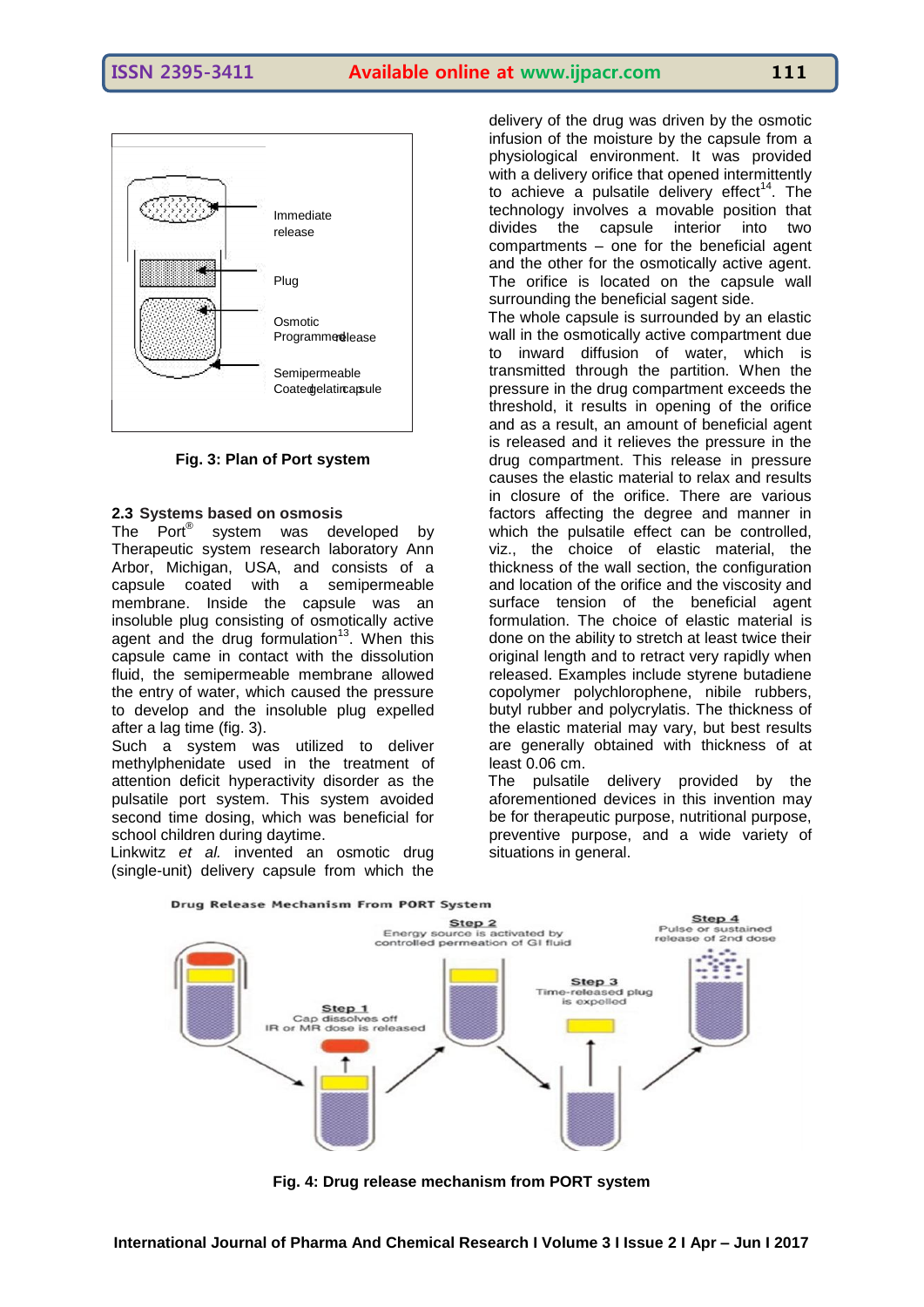

#### **Fig. 5: Schematic diagram of Delivery systems with erodible coating layer**

### **2.4 Drug delivery system with rupturable layers/ membranes**

These systems are based upon a reservoir system coated with a rupturable membrane. The outer membrane ruptures due to the pressure developed by effervescent agents or swelling agents. Sungthongjeen *et al.* designed a pulsatile drug delivery system where the tablets of buflomedil HCl prepared by direct compression with varying amounts of spray-dried lactose and microcrystalline cellulose were coated with an inner swelling layer using croscarmellose sodium and an outer rupturable layer using ethyl cellulose. It was observed that by increasing the amount of ethyl cellulose coating, the lag time could be prolonged. Ethyl cellulose, being water insoluble, retarded the water uptake. Similar results were obtained with croscarmellose sodium. Increasing the amount of microcrystalline cellulose decreased the lag time substantially $14$ .



### **Fig. 6: Schematic diagram of Delivery systems with rupturable coating layer.**

Bussemer *et al.* worked on a pulsatile system with rupturable coating on drug present in hard gelatin capsules. These capsules were first coated with a swelling layer and then with an insoluble but waterpermeable outer coating. These coated capsules when immersed in the release media could take up the media at a constant rate up to a point when the outer coating would rupture because of the pressure

caused by the swelling layer. It could be concluded that by increasing the swelling layer, the lag time could be shortened. However, by increasing the outer coating, the lag time could be prolonged. It was also observed that addition of HPMC to the outer coating shortens the lag time<sup>15</sup>.

In another similar work, Bussemer *et al.*  studied the effect of various swelling agents and the outer polymeric coating on the lag time and the drug release. They developed a pulsatile system based on soft gelatin capsules with an inner swelling and outer polymeric coating. It could be concluded from this study that croscarmellose sodium was a better swelling agent as compared to HPMC (E5 and K100 M). Also, cellulose acetate propionate and ethyl cellulose gave better rupturing by virtue of their brittle nature when compared to Eudragit RS, which gave a flexible polymer coating. Cellulose acetate propionate coated capsules gave better drug release as compared to those coated with ethyl cellulose<sup>16</sup>.

# **2.5 Pulsatile Delivery by Solubilisation (or) Erosion of Membrane**

These systems are based up on a drug reservoir surrounded with a soluble or erodible barrier layer that dissolves with time and the drug releases at once after the lag time.e.g. Time Clock® system.The Time Clock system consists of solid dosage form coated with lipid barriers such as carnauba wax & beeswax along with surfactants like polyoxyethylene sorbitan monooleate. When this system comes in contact with the aqueous medium the coat emulsifies or erodes after the lag-time depending on the thickness of coat. The lag time of system is independent of gastrointestinal motility,Ph , enzyme and gastricresidence.<sup>17-21</sup>

# **2.6 Multiple unit pulsatile systems**

More reliable gastric emptying patterns are observed for multiparticulate formulations as compared to single-unit formulations, which suffer from 'all or none' concept. As the units of multiparticulate systems are distributed freely throughout the gastrointestinal tract, their transport is affected to a lesser extent than single-unit formulations by the transit time of food $^{22}$ . Multiparticulate systems are further classified as systems based upon change in membrane permeability and systems based upon rupturable coating.

# **CONCLUSION**

Circadian rhythm of the body is an important concept for understanding the optimum need